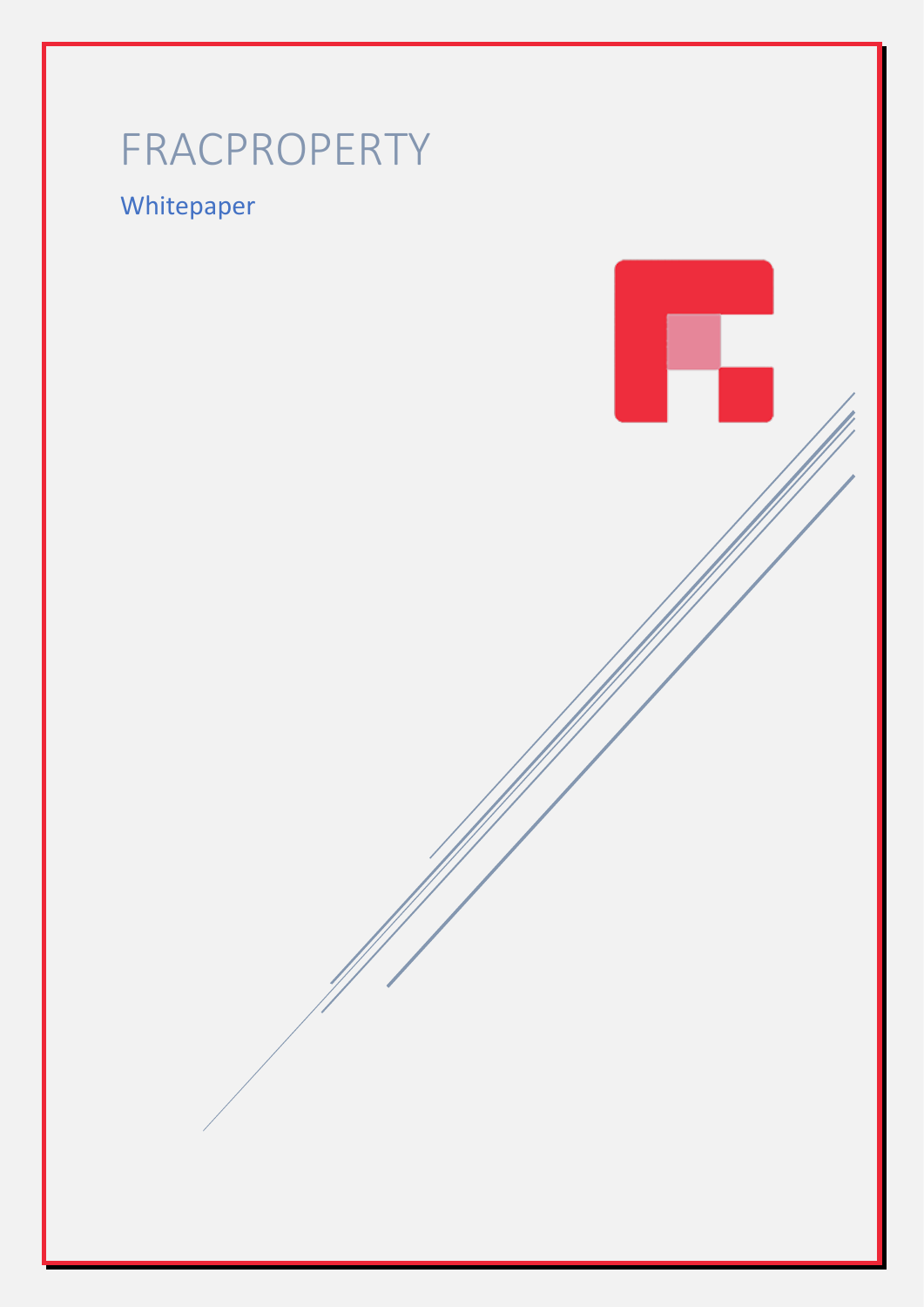#### **WHITE PAPER**

### **FRACPROPERTY REAL ESTATE TOKEN PROTOCOL**

Asset tokenization platform with dynamic exposure to customized risk and return profiles.

#### • **Table of Contents**

- o Abstract
- o Background and Industry
- o FracProperty Product and Solution
- o FracProperty Real Estate Fund Structure
- o FracProperty Exchange
- o FracProperty Native Tokens (FRACs)
- o Token Technical Section
- o Roadmap
- o About the Business

#### *This Document is not a Prospectus*

*This document does not constitute nor imply a prospectus of any sort. No wording contained herein should be construed as a solicitation for investment. Accordingly, this whitepaper does not pertain in any way to an offering of securities in any jurisdiction worldwide whatsoever. Rather, this whitepaper constitutes a technical description of the functionality of the products and the development and distribution of FracProperty Tokenized REITs (tREITs).*

*FracProperty is in no way providing trading or investment advice. Please consult with your appropriate licensed professional before making any financial transactions, including any investments related to ideas or opinions expressed, past, present, or future by the aforementioned entities and any future entities that may operate under the parent entities. FracProperty statements or information shall not be deemed to constitute advice in any jurisdiction.*

#### *This Document is not a final technical specification*

*This document does not constitute nor imply a final technical specification of FracProperty Tokenized REITs (tREITs). Information presented on this whitepaper, technical or otherwise, is meant to outline the general idea of tREITs, its design, and its use-cases and is subject to change with or without notice. For the latest up-to-date technical specifications, check out the updates and documentation on the official website www.fracproperty.com.*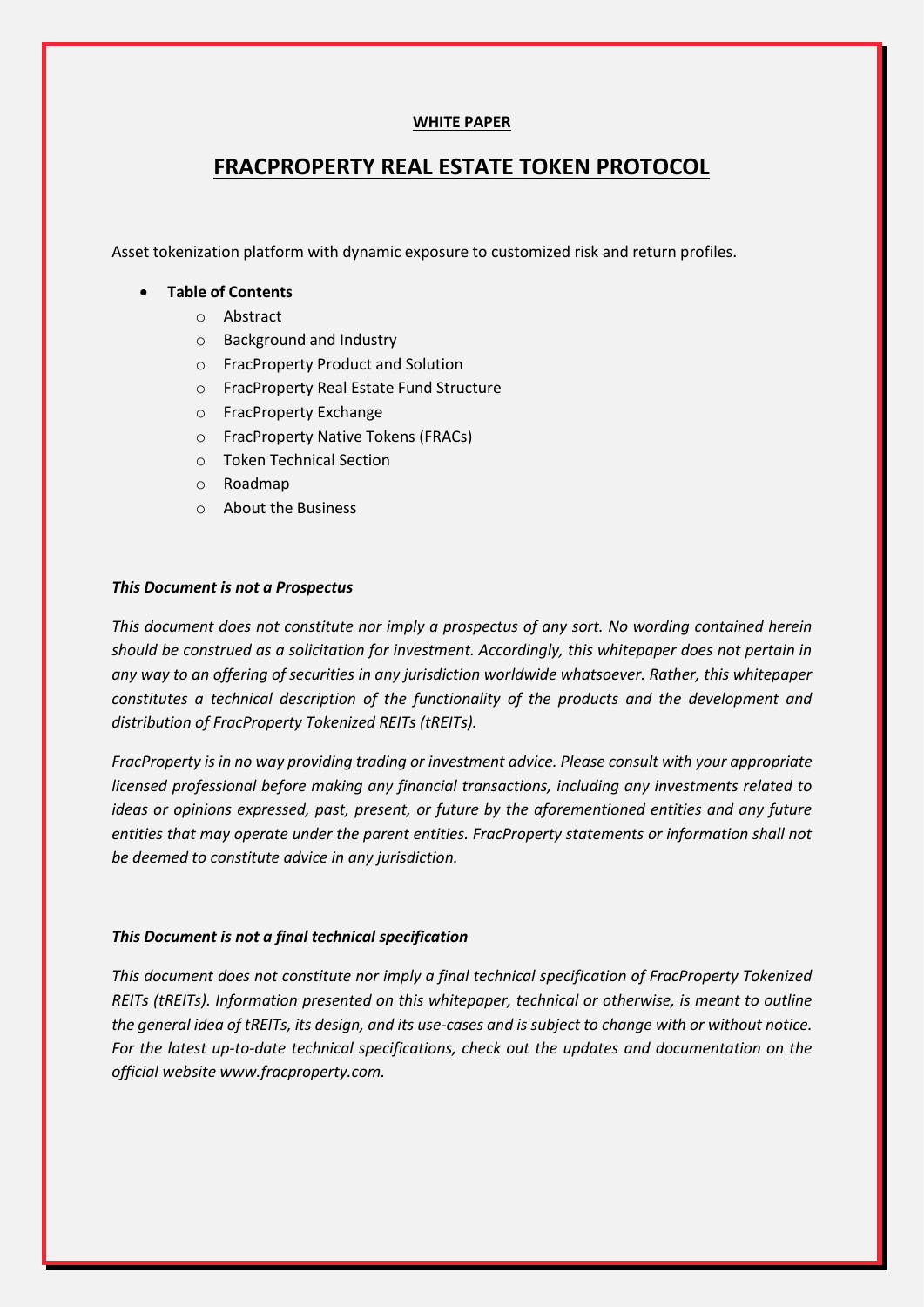## **ABSTRACT**

FracProperty aim to make real estate investment affordable and accessible to anyone within a welldefined regulatory framework, leveraging on transformational technologies that unlock value along every step of the real estate value chain and provide massive opportunities for the sector as a whole. The new token economy offers the potential for a more efficient and fairer financial world by greatly reducing the friction involved in the creation, buying and selling of assets, especially assets that have been long-locked under the liquidity trap.

The FracProperty Real Estate Token project encompasses the novel ideas of tokenization and digital asset management through decentralized ledgers, based on blockchain technology. Our online platform is designed to overcome the main impediment of the traditional real estate market – the illiquidity of assets and uncertainty of risk profiles. As more traditional private (and illiquid) assets are fractionalized and tokenized, markets can achieve optimal asset allocation at the retail investment level. To normalize the risk curve of the underlying assets, multiple properties can be aggregated into single pools which are then structured to offer tranches with varying return characteristics to cater to investors' specific risk profiles.

FracProperty Real Estate Tokens combine the technology of blockchain with the requirements of regulated securities markets to support liquidity of assets and wider availability of finance. Tokenization of traditionally illiquid assets and the ability to freely choose risk/reward profiles will open up a new era of much greater personalization and customization in investment—an area that is increasingly relevant as investors seek for real asset-backed investments in an environment now inundated with cryptocurrencies that are lacking in intrinsic value.

The key elements of FracProperty's Real Estate Token eco- system are:

- 1. Marketplace which is a digital marketplace built on the blockchain that allows for transparent and efficient access to a new age of capital markets. The marketplace will be where a multitude of selected individual and pooled properties and assets are issued, as well as provide a secondary token trading platform.
- 2. Asset-backed Token provide users the choice of investing in single properties in the form of fractional tokens, or digital tokens in a professionally selected real asset pool (Tokenized Real Estate Investment Trust or tREITs).
- 3. FRAC Tokens the native token of FracProperty's platform, can be traded, utilized as a medium of exchange, and used as a store of value. FRAC tokens will incorporate multiple utility functionalities, including, but not limited to, redemption for asset-backed tokens, swift transfer of rental income globally, and community building purposes. FRAC tokens are structured as "stablecoins" denominated in Australian Dollars, and pegged to an equivalent value of underlying real asset to reduce volatility compared to unpegged cryptocurrencies.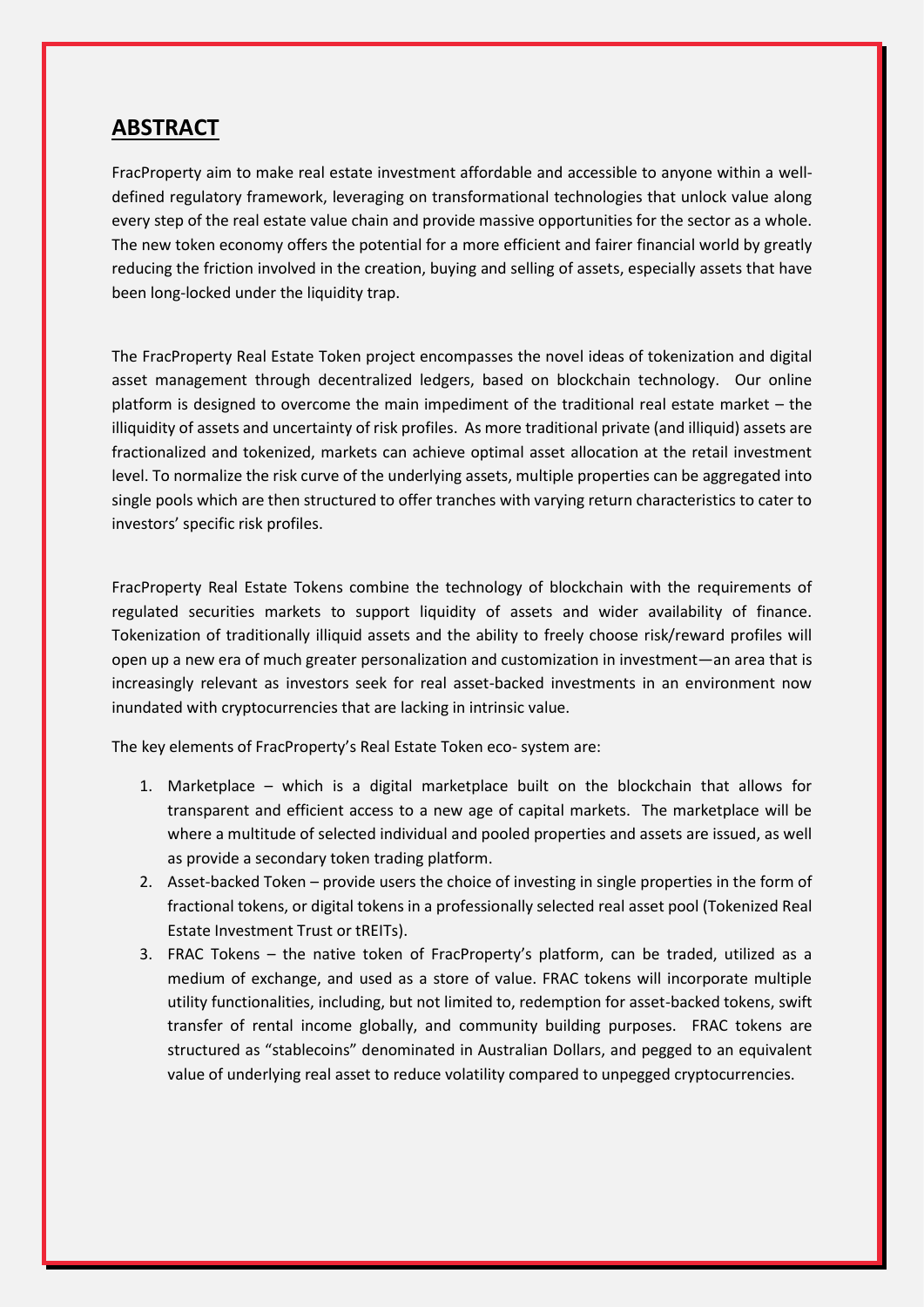## **BACKGROUND AND INDUSTRY**

Valued at almost USD 220 trillion globally, the majority of real estate assets are still trading under traditional and antiquated models that has existed for centuries. Most of these transactions are conducted under archaic practices meant for a bygone era. Moreover, if an investor wants to buy a property, he is required to purchase the entire asset. Not only does this incur huge capital outlays and high transactional fees, it does not allow for the diversification of risks.

The current system also creates huge barriers to mass participation in the sector. Only a very small portion of the market who want to invest or buy real estate have the means to do so. The market appetite for traded Real Estate Investment Trust (REIT) products demonstrate the substantial demand for real estate investment products on regulated secondary platforms. Real estate remains an attractive asset class globally, but its illiquidity feature is not the result of lack of demand. It is mainly attributed to high capital requirements, long lock-up periods, and arduous transaction processes.

We believe there will always be a demand for real estate, especially in strategic locations with access to excellent amenities that are highly limited and continuously sought after. Nonetheless, discovering these opportunities requires intimate, expert local knowledge, and preferential deals have predominantly been inaccessible to most and restricted only to those with means. Moreover, actively owning rental properties generally requires considerable effort, including overseeing the purchase, performing inspections, finding tenants and ongoing property management and maintenance.

At FracProperty, we seek to directly address the shortcomings of the traditional system by bringing together the best of the old and new worlds. Our aim is to utilise the best possible technology, coupled with traditional asset selection expertise, to make real estate investments more accessible under a secure, regulated platform. We envision a world where anyone can start investing in real estate, from the millions of traditional investors previously shut out of this exclusive space to the ever-growing number of crypto-wallet holders seeking to balance their portfolios with stable asset-backed tokens.

FracProperty's platform leverages on the combination of disruptive technologies - AI, big data and blockchain - to analyse the property market for exceptional investment opportunities, beating the market with privileged insights in a way that conventional analysis will never match.

Our approach is two-pronged:

- 1. Offer a platform for asset owners to unlock liquidity for their illiquid assets via fractionalization and tokenization; and
- 2. Allow a wider pool of investors the opportunity to participate in this asset class in a simple, affordable, secure, regulated, and liquid manner.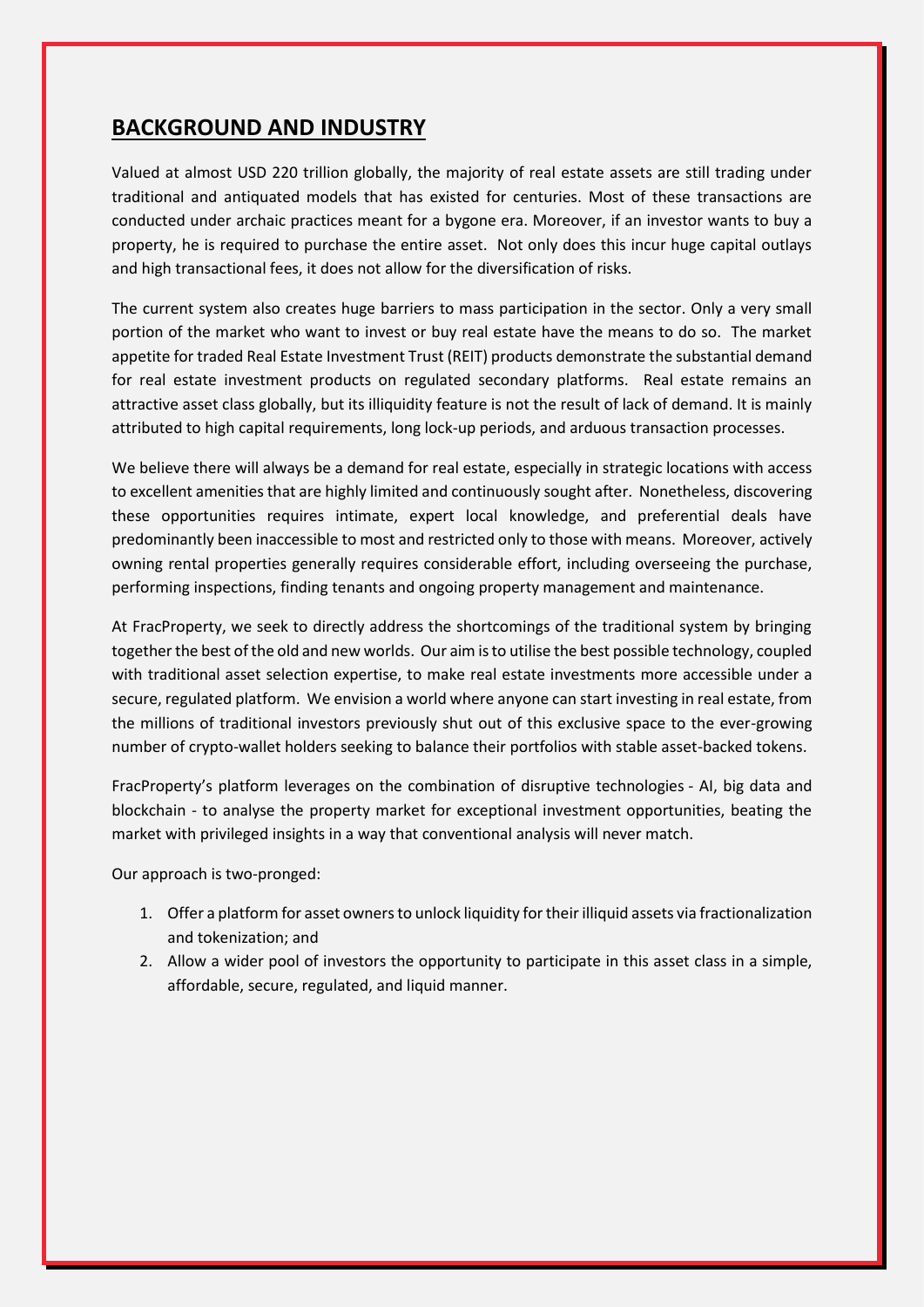## **FRACPROPERTY PRODUCT & SOLUTION**

FracProperty is licensed and regulated by the Australian Securities and Investment Commission (ASIC). We operate under the jurisdiction of an internationally recognised regulator, and therefore, uphold a strict compliance to the rules and regulations established by ASIC and associated authorities .

Using blockchain technology, we harness the potential to digitize ownership of almost any asset and enable new mechanisms for democratizing access to real estate previously unavailable to the man on the street. Tokenization also enables owners to unlock liquidity by offering them in tradable units and making them easier to buy and sell. These asset-backed tokens bring with it full or fractional ownership and all accompanying rights onto the digital world. Additionally, the fractionalization and digitalization of the assets replaces the traditional paper-based workflows, manual data reconciliation across a slew of intermediaries, and the clearing and settlement processes that can take months to complete.

In its place will be highly efficient digital processes, streamlining the investing process while enforcing all relevant regulations automatically. Gone will be the inefficiencies that make real estate transactions a challenge, and which often force owners to either hold assets for years beyond their desired duration or sell them at steep discounts.

For investors, tokenizing assets into bite-size pieces enables the "silent majority" to finally be able to participate in this once illiquid asset class. A token buyer gets ownership of a part of a property instead of the whole lot, and that ownership will be registered in an immutable digital ledger. Investors can trade any number of tokens either on a secondary market since the tokens are designed to be secure and instantly transferable, and can be programmed with a range of built-in functionalities.

At the same time, token investors can participate in the yield generated by the asset. A dividend distribution schedule can be created within the smart contract to pay out returns on the investment automatically. Digitization of the process eliminates the need for manual administration and reduces overhead, as well as remove uncertainties about payouts and control by a centralized authority. For both investors and asset owners, digital securities present a tremendous opportunity to unlock liquidity via an efficient secondary market.

By streamlining the exchange of these traditionally illiquid assets, digital securities offer:

#### *Broader investing opportunities.*

Accredited and non-accredited investors can now access an array of digital securities instantly through online trading platforms, allowing them to participate in private investment opportunities that have traditionally only been available to a select few. Fractional ownership also makes it easier to diversify across a variety of assets, enabling investors to customize their portfolios according to their risk profiles. For asset owners, the digital format enables them to reach a much wider base of global investors to raise capital.

#### *The potential for higher valuations*

The inherent cost of illiquidity makes it challenging for owners to ask for a fair market price in trying times. By dividing assets up into tradable securities and making them more affordable, the buy/sell process is simplified and investors are more likely to pay a reasonable price for the asset. Tokenization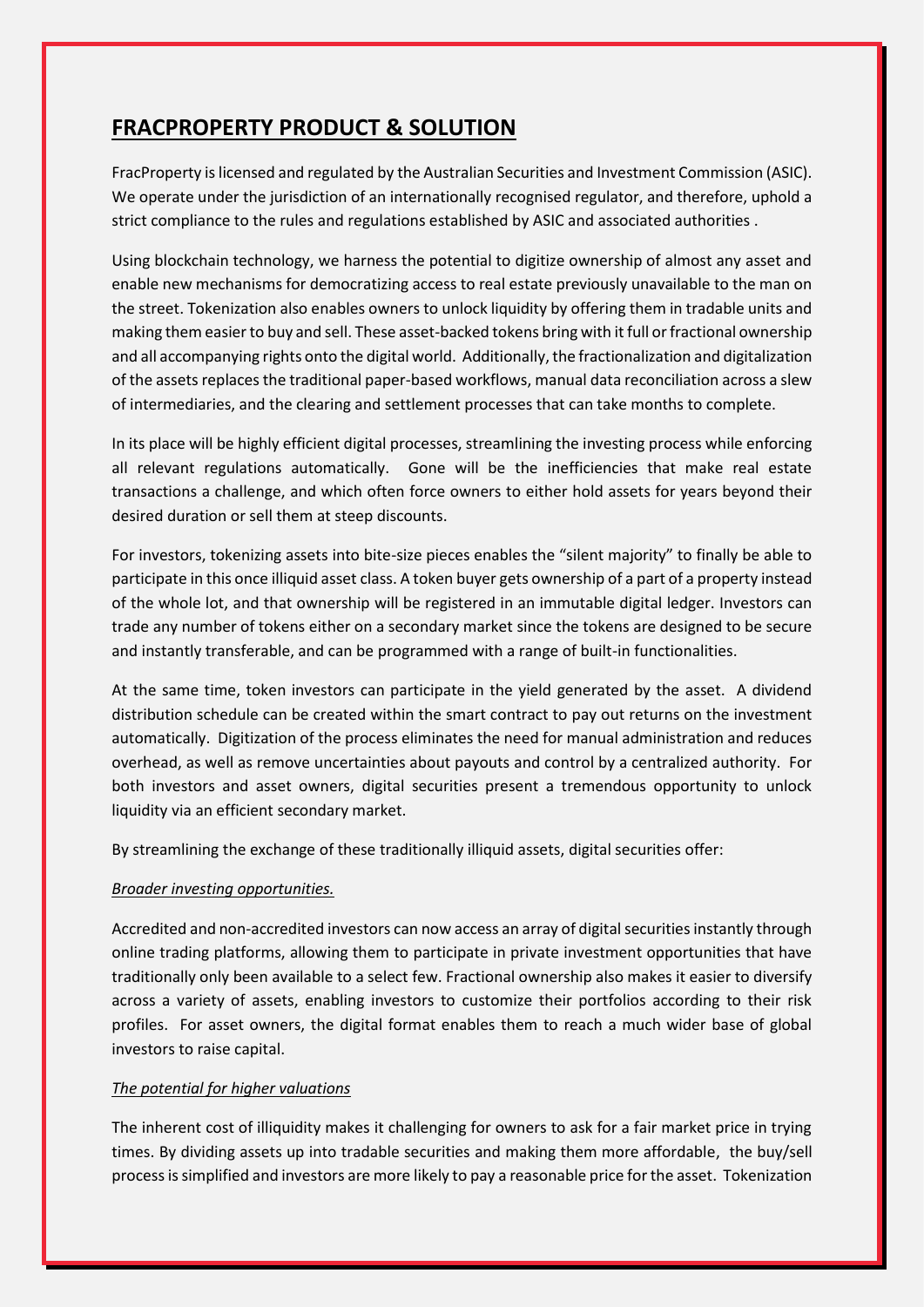enables the owners to secure higher pricing for their assets, instead of taking large markdowns if sold en bloc. Issuers also avoid the opportunity costs of capital being tied up or assets remaining unsold.

#### *Security via blockchain immutability*

The immutable feature of blockchain ensures that every stakeholder and investor can easily prove their ownership through the digital history of transactions, significantly reducing the chance of fraud compared to the traditional paper trails. Immutability transforms the auditing process into a quick, efficient, and cost-effective procedure, and bring more trust and integrity to the data businesses use and share every day.

#### *Lower trading costs*

Programmability of the digital assets allows automation, improves transactions, and share management. Terms and conditions of any contract can be coded and constructed for execution on smart contracts, which help establish automated events when certain conditions have been met. By eliminating middlemen and manual processes, digitalization reduces the time and costs typically involved in the traditional transaction process. *\*

#### *Improved liquidity*

Tokenization increases opportunities for affordable fractional ownership. The highly divisible feature of tokens means that investors can purchase tokens that represent small percentages of the underlying assets, allowing for a significant reduction of minimum investment amounts. Access to a broader investor base inherently increases the liquidity of the assets. Investors benefit from having more exit options and flexible holding timelines while sellers gain from the "liquidity premium", both of which enhance the value of the underlying asset.

An important requisite for most investors is an existing liquid secondary market that allows them to have an exit option. Tokenization also makes it possible for the assets to be traded and tracked on secondary exchanges, where the investors will not have to rely on the issuing companies as the sole liquidity provider. As the assets can be fractionalized and replicated in digital form, the transactions for the tokens can be executed at significantly lower costs, with no minimum investment, and without any time or geographical restrictions or limitations. FracProperty's platform aims to provide the marketplace for primary sales and secondary trading of tokenized assets. Logically, a liquid secondary market plays an important role for the ecosystem as it provides an essential exit option for investors. This will be in marked contrast to traditional real estate investment funds that lock up capital for years.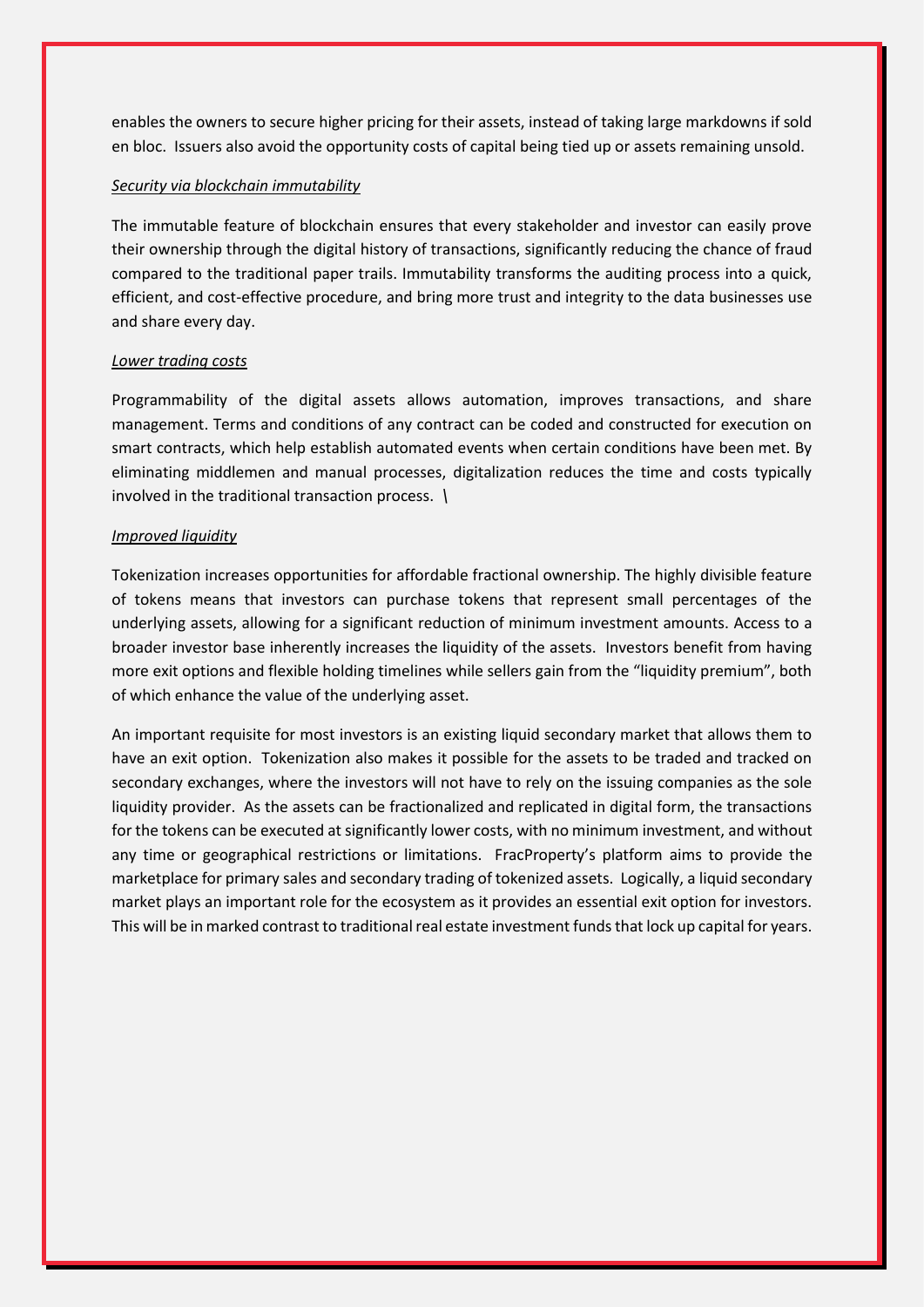## **FRACPROPERTY REAL ESTATE FUND STRUCTURE**

The FracProperty Real Estate Token fund will consist of a pool of liquidity that will be deployed to professionally selected high yielding assets. FracProperty Real Estate Tokens derive yield from scheduled income from the assets in the pool. Targeted assets would include properties that are currently occupied by reputable tenants and have long leases, thereby ensuring consistency in returns. FracProperty also aims to on-board properties that are offered at prices lower than fair market value, which have greater potential of high capital appreciation going forward.

Participation in FracProperty Real Estate Tokens can be via two different tranches that cater to distinct risk appetites. The Senior Tranche yields a targeted return with a lower risk profile, while the Junior Tranche earns a projected higher return but entails a higher risk profile. Investors in the Senior tranche have the first entitlement to the scheduled distributions, with the surplus income allocated to the Junior tranche holders. Senior tranche holders will receive returns as long as the distributions are sufficient to cover their proportionate holdings. Under exceptional circumstances, however, there may be no distributions to the Junior tranche if income is insufficient to meet the targeted returns for the Senior tranche.



The FracProperty fund will be structured as an open-ended fund with a diversified portfolio of real estate assets, and issue security tokens corresponding to the size of the assets within the pool. The fund as an investment vehicle allows for ongoing new contributions and withdrawals from investors of the pool. Projects and investments of the fund, either as individual assets or pooled, can be set up as respective Special Purpose Vehicles (SPVs) and/or as limited companies with variable capital. This structure enables the fund to legally isolate the risks of each project, and shield it against default in the event any one of the projects fail. The FracProperty fund will have no closing at a pre-determined size (hence "open-end"), and no defined investment horizon or "vintage."

FracProperty issues shares of the fund in the form of digitized tokens to investors. There is no change to the asset itself, but rather the way that ownership of the asset is recorded and managed (i.e., in digital units). Tokenizing provides the benefit of "locking in the capital without locking in the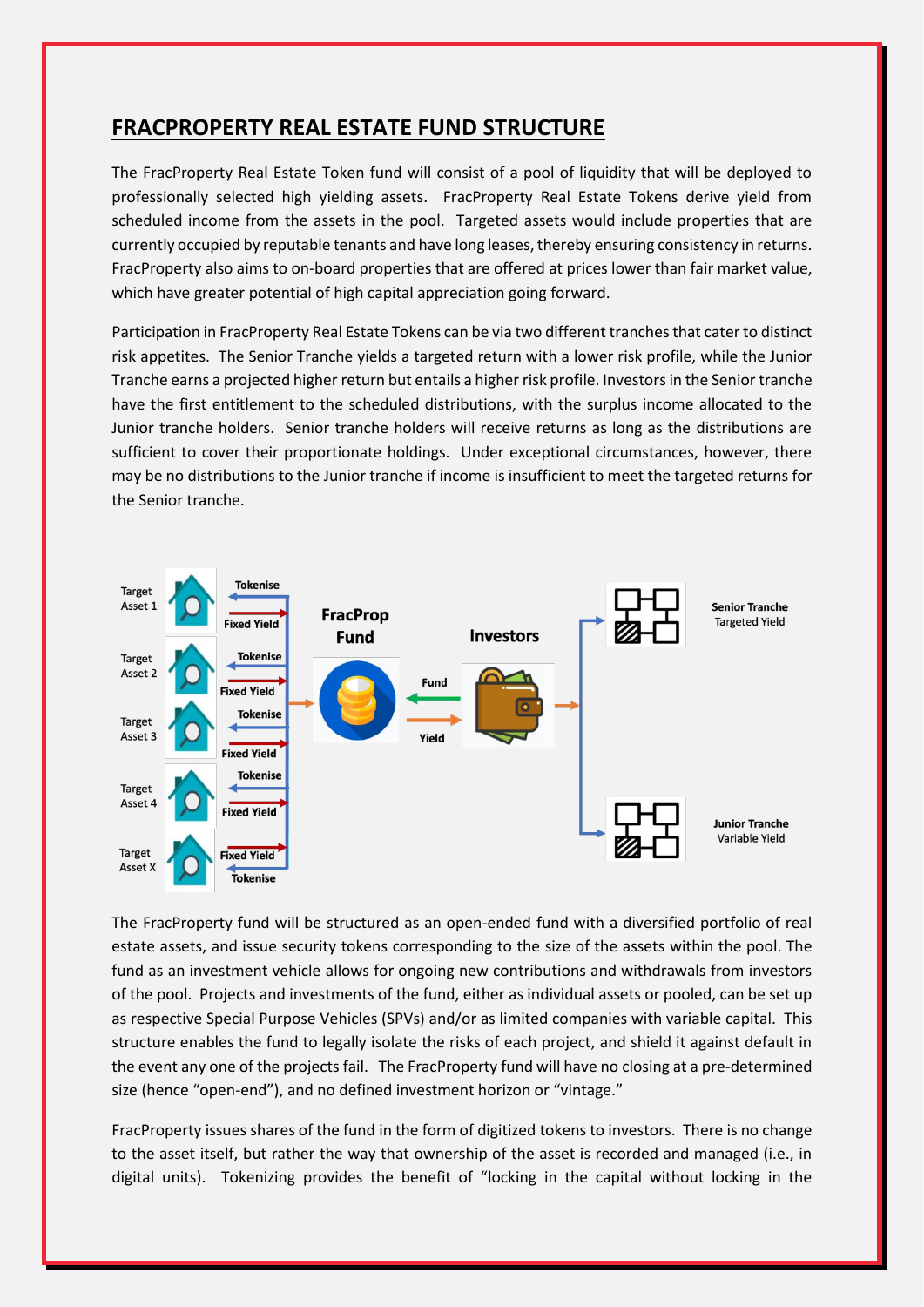investors". The divisible nature of the tokens place them within reach of a much broader market. The expanded reach creates more depth in the market and is expected to be accompanied by an increase in the liquidity premium of the assets.

The FracProperty tokens are permissioned BEP-20 smart contracts that can represent ownership of securities. It is compatible with all existing wallets and exchanges that support the BEP-20 token standard. The tokens can be on-boarded to secondary digital exchanges and be freely traded 24/7 unrestricted by border or time zones!

FracProperty's **Real Estate Tokens** are backed by real assets, and thus represent a more secure investment alternative than ICOs which have been subject to numerous fraudulent schemes. Our platform combine the technology of blockchain with the prerequisites of regulated securities markets to support the integrity, transparency and liquidity of assets.

Net asset value (NAV) of the tokens will be calculated at regular (e.g., quarterly) intervals to coincide with the fund's redemption windows. This NAV is, in essence, the fund's share price and captures any capital gains of the fund, minus the management and performance fees charged.



#### **Issuance, Transfer, and Redemption of Tokens**

The total amount of tokens outstanding will correspond with the exact value of the underlying assets. Similarly, each token must represent the exact fractional value of the assets. Tokens are minted/issued when there is an equivalent amount of assets added into the pool. FracProperty ensures the funds backing the tokens are redeemable according to the terms of service communicated to users, either on the basis of bilateral contracts or via rules that are imputed into the smart contract and are publicly auditable by the users.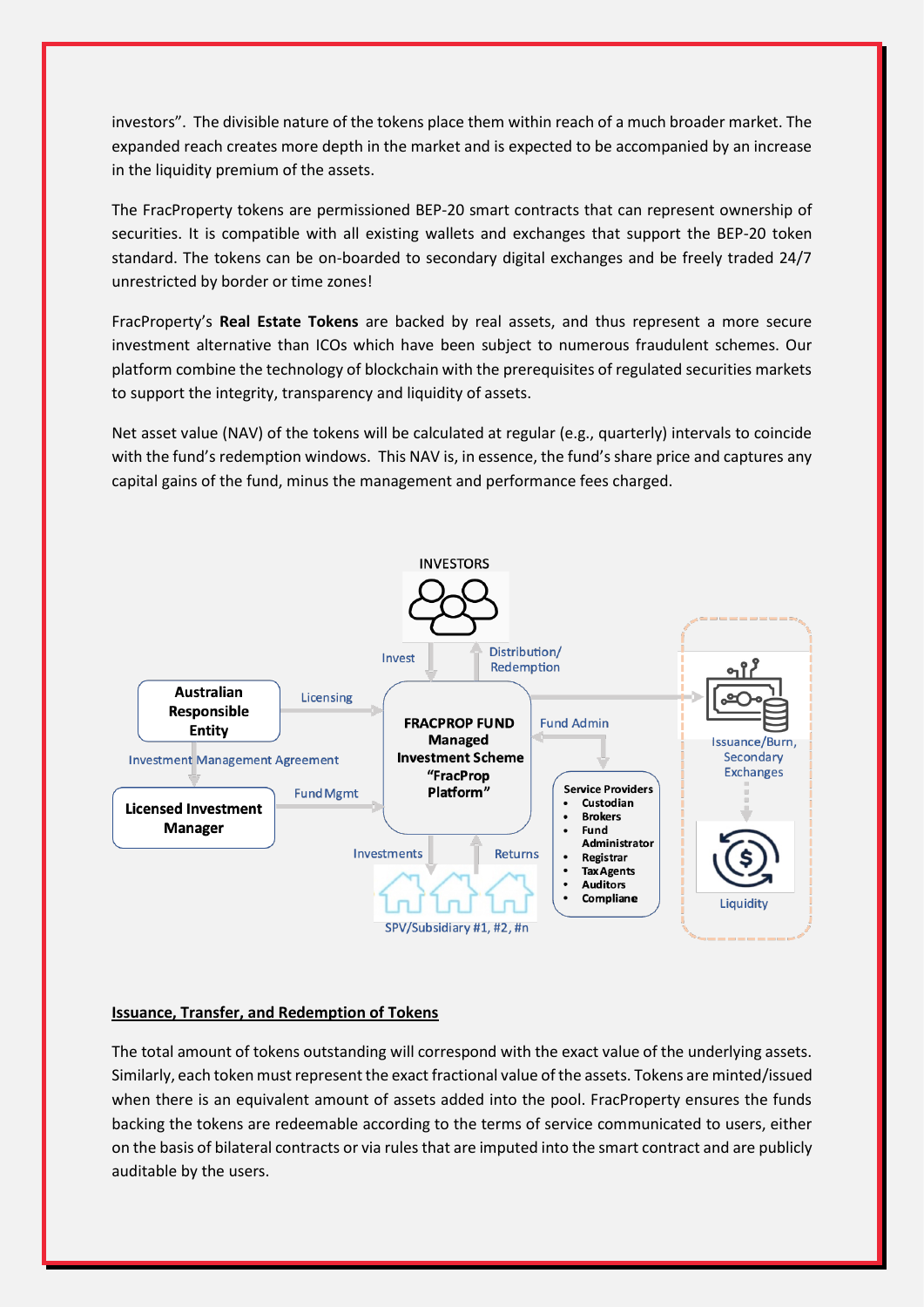#### *Issuance of Tokens*

The issuance process of the asset token begins with a buyer transferring funds to the account of the issuer opened with a custodian who shall keep them safe. Upon confirmation that the funds have been received by its trustee/custodian, the issuer allocates an equivalent amount of tokenised funds through the smart contract it maintains. The tokens will be transferred to the buyer's specified cryptowallet, upon which the trustee/custodian will release the equivalent fund to the issuer once confirmation of the transfer is received.

The issuer is directly accountable for the maintenance of the fund's capital table and issuance/redemption of tokenised funds. The responsibility to modify the number of units issued (the "notary" function) is not shared with the network of users as happens when distributed ledger technology (DLT) is used to record crypto-assets.



#### *Transfer of Tokens*

The transfer of the tokens follow the standard distributed ledger technology (DLT) approach, in which transactions and their details are recorded in multiple places at the same time. Unlike traditional databases, distributed ledgers have no central data store or administration functionality. The sender of the tokens instructs the smart contract to initiate the transfer to a receiving user, and network participants verify that the transfer is in line with the rules of the initiative and validate the transfer.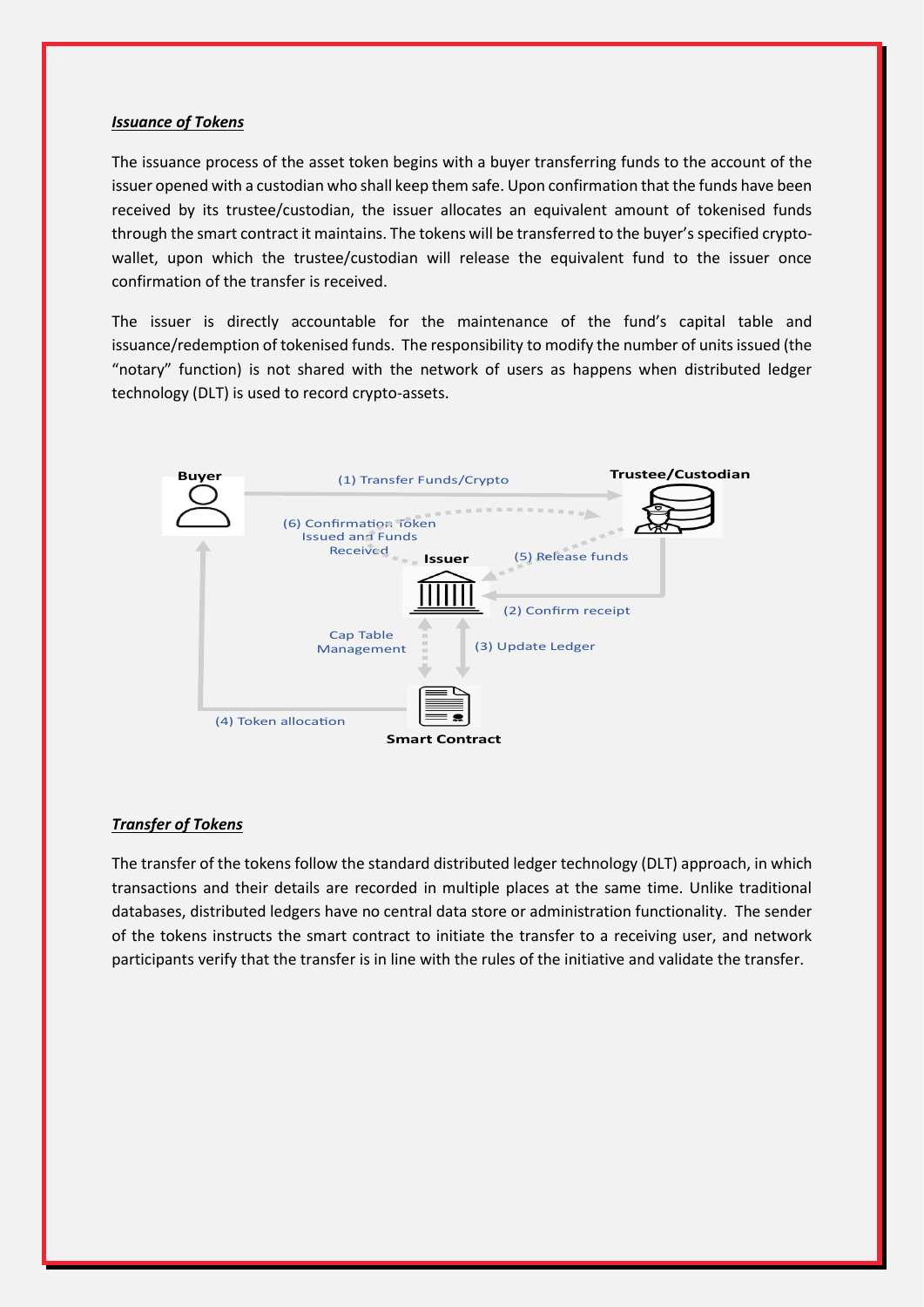

#### *Redemption of Tokens*

The process of token redemption works in reverse of the issuance. Once holders decide to redeem tokens, they may send the tokens to the dedicated network address specified by the issuer. The issuer will then withdraw these redeemed tokens from circulation to maintain the redeemability of circulating units for the funds backing them. Once these units are redeemed, the custodian is instructed to transfer an equivalent amount of funds back to the user. Redemption of tokens will be on scheduled intervals, and are guided by terms and conditions related to percentages, monetary amounts and time frames of funds redeemable at any one time.



The smart contract will enforce the pre-determined conditions of the agreement embedded in the code and managed by the blockchain. If and when the predefined rules are met, the agreement is automatically enforced. These include income distribution, shareholder rights, governance voting, as well as facilitate the settlement of token transfers. Every transaction throughout the life of the security token will be recorded immutably on the blockchain.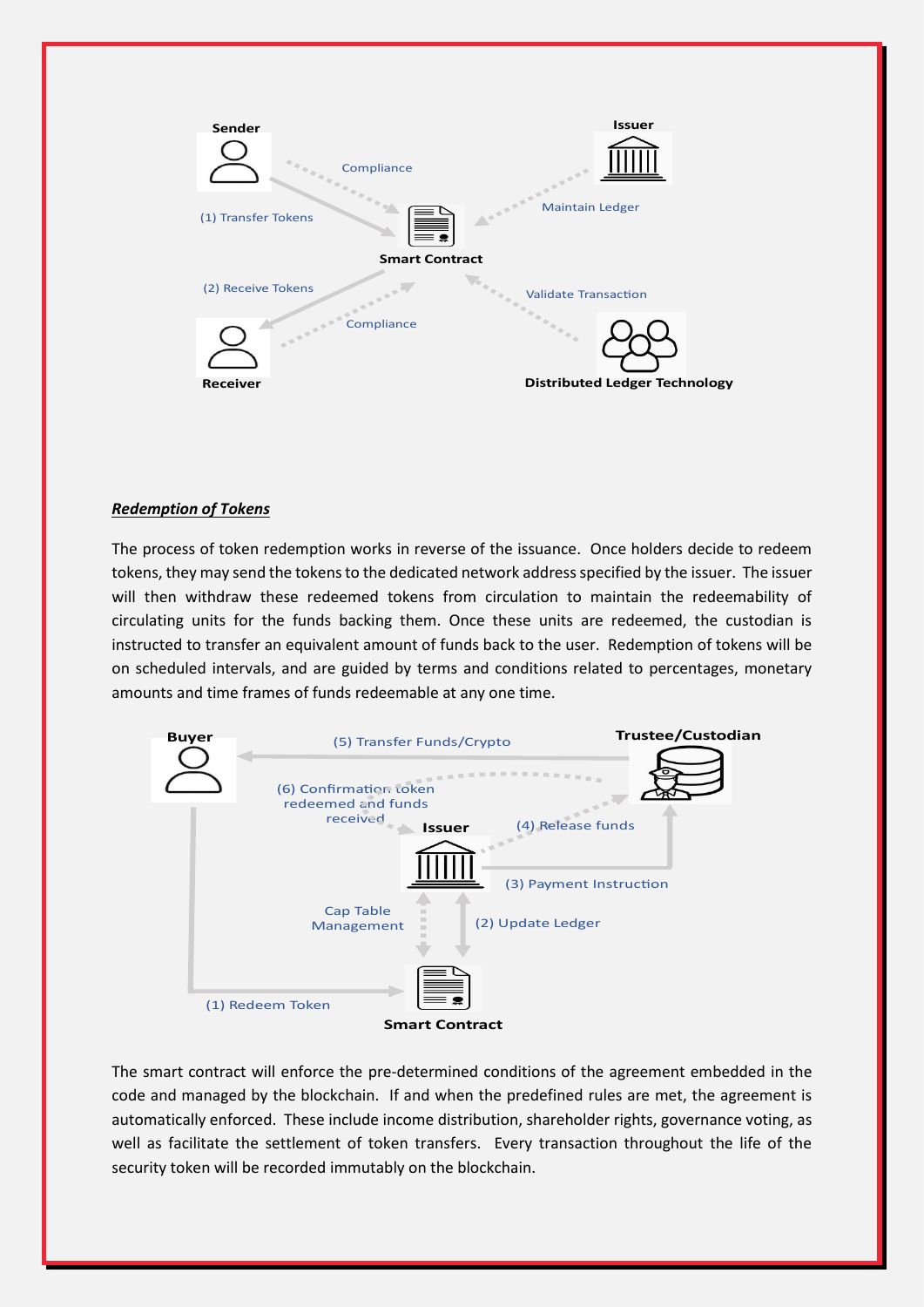## **FRACPROPERTY EXCHANGE**

Tokenization holds tremendous potential, particularly as almost any illiquid asset can be reproduced in digital form so that transactions can be executed at low cost, with no minimum investments, from anywhere in the world and with 24/7 market access. For these benefits to fully unfold, a liquid secondary market must exist. The role of the secondary market is to build the linkages between the traditional and digital asset worlds — providing the support infrastructure and services that make it possible for investors to embrace tokenization with confidence.

FracProperty is committed to provide liquidity of its real estate tokens through such a secondary marketplace, which would comply with traditional regulated public exchange processes but have the benefits of the computer programmability features of smart contracts. Compliance processes, ownership restrictions, contractual terms and conditions would be automatically implemented and embedded via a distributed ledger technology that maintain a shared source of immutable information. The application of blockchain technology significantly simplifies the complexities of custody, clearing and trading.

The function of the exchange will be twofold. One, to provide a platform with price discovery that will encourage owners to list their illiquid assets to reach new investors. A single property represented by tokens can be owned by thousands of investors. It also allows asset owners to overcome the limits of a narrow community, and be able to reach investors from all around the world. And second, to benefit retail investors by giving them access to closely held assets that have primarily benefited sophisticated institutions and accredited investors previously. The FracProperty Exchange marketplace not only permit asset owners and projects to raise capital through a more efficient platform compared to traditional alternatives, it will also create more liquidity for investors.

The secondary exchange will facilitate the trading of tokens through a transparent and regulated platform, where investors can sell their tokens into other assets or fiat money through instantaneous transactions. The entire process would be streamlined to boost liquidity, and to substantially reduce exit barriers and time. In comparison to traditional real estate that can take significant amounts of time and effort to be sold, real estate tokens can be liquidated in a matter of seconds.

FracProperty envisions a vibrant marketplace for security tokens to be the next progression in finance as it would be technologically more efficient, safe and transparent. From private individuals investing smaller amounts to professional investors or institutions managing funds on a far larger scale, all participants will benefit from this trusted investment ecosystem — with regulated exchanges, professional custody providers, and operations in jurisdictions with legal certainty.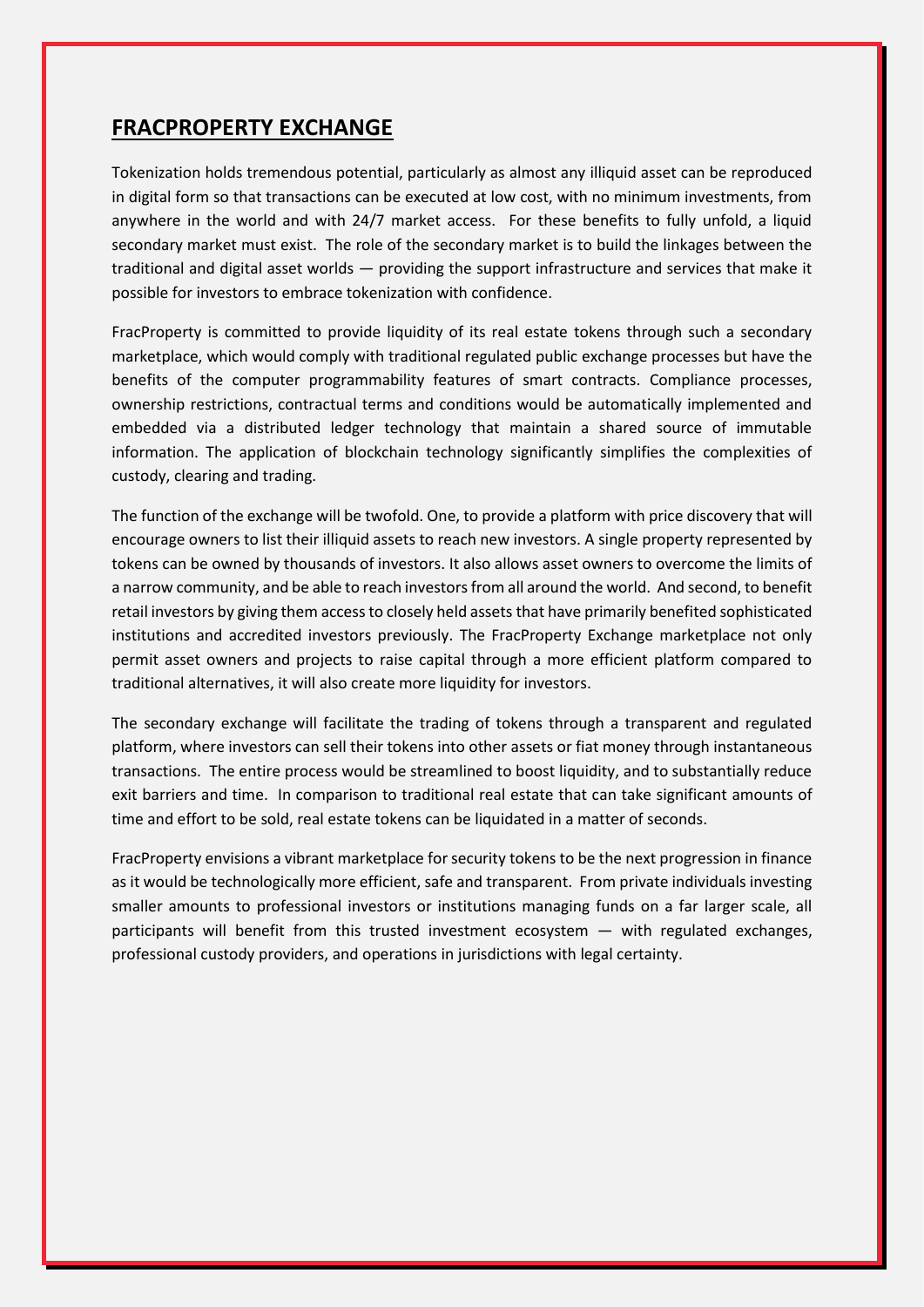## **FRACPROPERTY NATIVE TOKENS (FRACs)**

FracProperty aims to create its own ecosystem through the strategic use of the native FRAC reward tokens; an innovative utility token with a wide ranging and ever-growing number of practical use cases. The goal is to maximize the growth possibility of FRAC value through utilization of the reward tokens in real life, and to ensure the users of FRAC and stakeholders benefit from its use. Holders will be able to utilize these FRAC tokens for multiple utilities on the FracProperty platform, including, but not limited to:

- Redemption for asset-backed tokens
- Swift transfer of rental income
- Purchase of digital assets, NFTs on approved partner projects (e.g., PriMetaProp)
- Preferred rates for owners on-boarding assets onto the platform
- Entitlement to potential airdrops
- Eligibility in FracProperty Affiliate Program

FRAC tokens are structured as "stablecoins" denominated in Australian Dollars, and pegged to an equivalent value of an underlying real asset to reduce volatility compared to unpegged cryptocurrencies. It can be traded, utilized as a medium of exchange, and used as a store of value. These tokens are also stabilized by assets that are not correlated to the cryptocurrency space, which make them unlikely to drop below the value of the underlying physical asset.

Placing the FRAC tokens directly into the hands of a large base of users and applications promote the expansion of the native ecosystem, which supports the continuous upgrade of the. All the business rules and pre-defined functions of FRAC Reward Tokens are written in the smart contract, such as: total supply of FRAC, name and symbol of the token, functions of setting up initial admin address, and transferring administrative privilege to other addresses.

FRACs will subsequently be used to stake in the system. As a BEP-20 token, FRACs are designed and solely used on the Binance platform. BEP-20 is used for all smart contracts on the Binance blockchain for token implementation and provides a list of rules that all Binance-based tokens must follow. By using the BEP-20 standard, FRACs will be tradeable on any exchange and storable on any wallet. Users will be able to view all transactions that have occurred, ensuring transparency with the fund and the users of the FracProperty platform. Binance smart contracts will also enable lock-down automation of FRACs.

An Australian registered and certified accounting services firm will issue verifications on a scheduled basis on the asset reserves that back the FRAC tokens in circulation.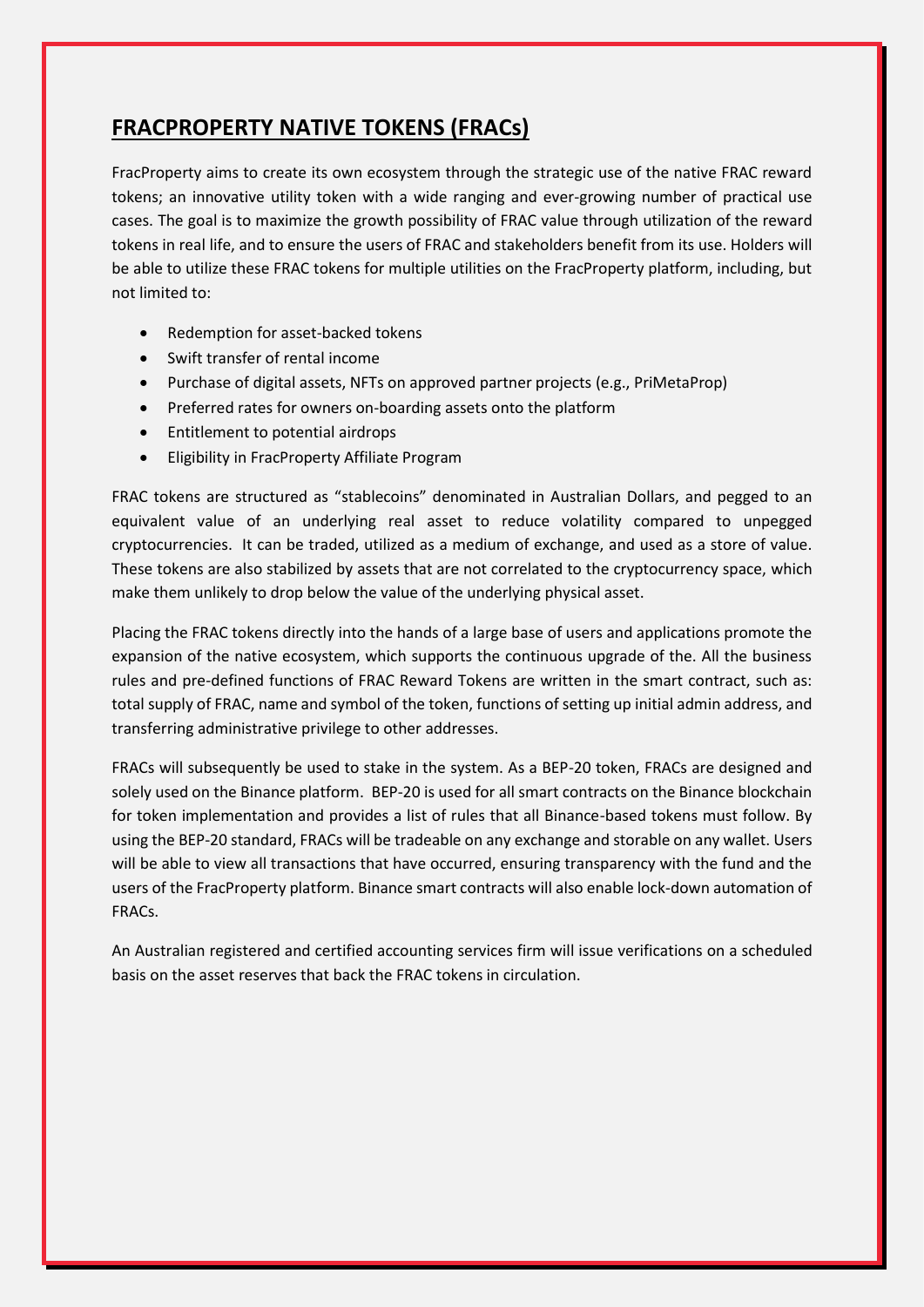## **TOKEN TECHNICAL SECTION**

#### **Smart Contact Technical Design**

A "smart contract" is simply a program that runs on the Binance blockchain. It's a collection of code and data that reside at a specific address on the Binance blockchain. This means they have a balance, and they can send transactions over the network. However, they're not controlled by a user. Instead, they are deployed to the network and run as programmed. User accounts can then interact with a smart contract by submitting transactions that execute a function defined on the smart contract. Smart contracts can define rules, like a regular contract, and automatically enforce them via the code.

FracProperty token architecture is designed for security, regulation and long term maintainability. The application of ZeppelinOS proxy pattern provide a permanent smart contract address for users to interact with, while allowing FracProperty to optimise and upgrade business rules without the need for user to adopt to a newer version of token and resulting business disruptions.

Security tokens issued by FracProperty platform will be BEP-20 tokens on the Binance smart chain network. BEP-20 tokens are the preferred option given its comparatively low gas transaction fees, as well as added accessibility to multiple exchanges for investors and exchanges.

FracProperty token includes three types of smart contracts: the **proxy contract**, the **token implementation** and **externally-managed storage smart contracts**for providing blacklist and whitelist options. An overview of this architecture, and the core smart contract components, is as the diagrams below:



**Proxy contract** consists of an upgradeable implementation contract and a permanent proxy contract that delegates calls to the current implementation. The token proxy is the public interface and provides the permanent address of the smart contract on the network. It also holds all storage,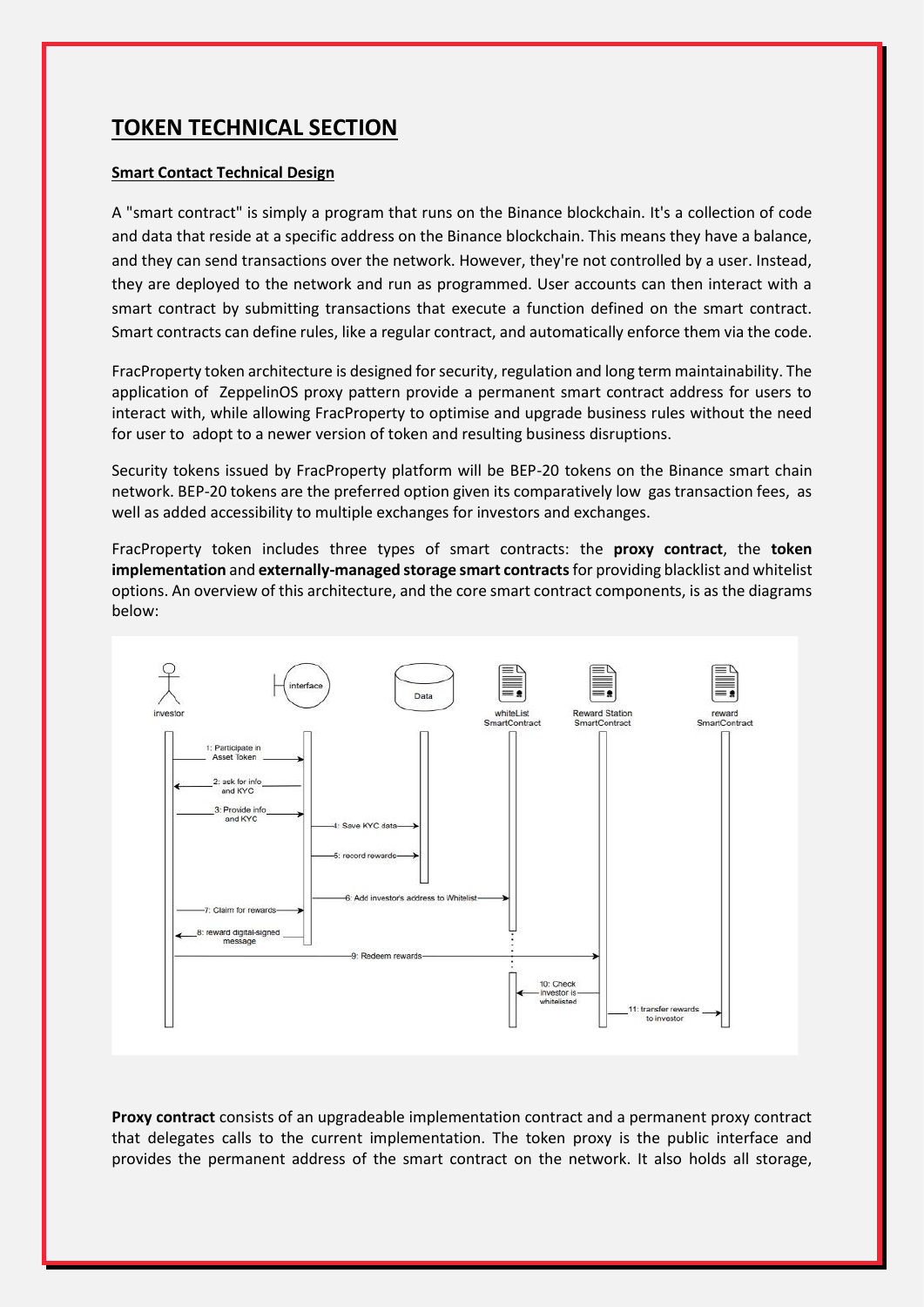including balances, allowances, mappings of accounts to assigned operational roles, etc. All transactions are delegated to the current implementation smart contract.

The **implementation contract** includes all of the code containing the implementation logic , such as BEP-20 transfer functionality and token minting and burning functionality. The implementation also queries the referenced blacklist and whitelist contracts.

The **blacklist and whitelist contracts** each have their own implementation contracts and a permanent proxy contract that delegates calls to the current implementation. The blacklist and whitelist smart contracts maintain a list of Binance addresses. FracProperty adds and removes addresses from these lists as required, and the smart contracts expose the interface for querying whether an account is on the list to external smart contracts such as the token implementation smart contract. The FracProperty contract architecture separates the blacklist and whitelist into individual smart contracts with their own storage to provide maximum flexibility. The registry of marked addresses can be shared with future releases of different real estate assets across the Asia Pacific region.



When users interact with the platform and perform transactions such as buying asset token (tREITs) or claiming reward token (FRAC), the system will always check against their whitelist status. To be whitelisted in the smart contract, users must complete their verification process in the know-yourcustomer (KYC) system by submitting their details and identity documents. Every user can only have one wallet address whitelisted at the time when their KYC have been approved. This requirement is to ensure the entire process is compliant with the KYC & AML/ATF regulations, and to preclude the use of multiple anonymous wallets.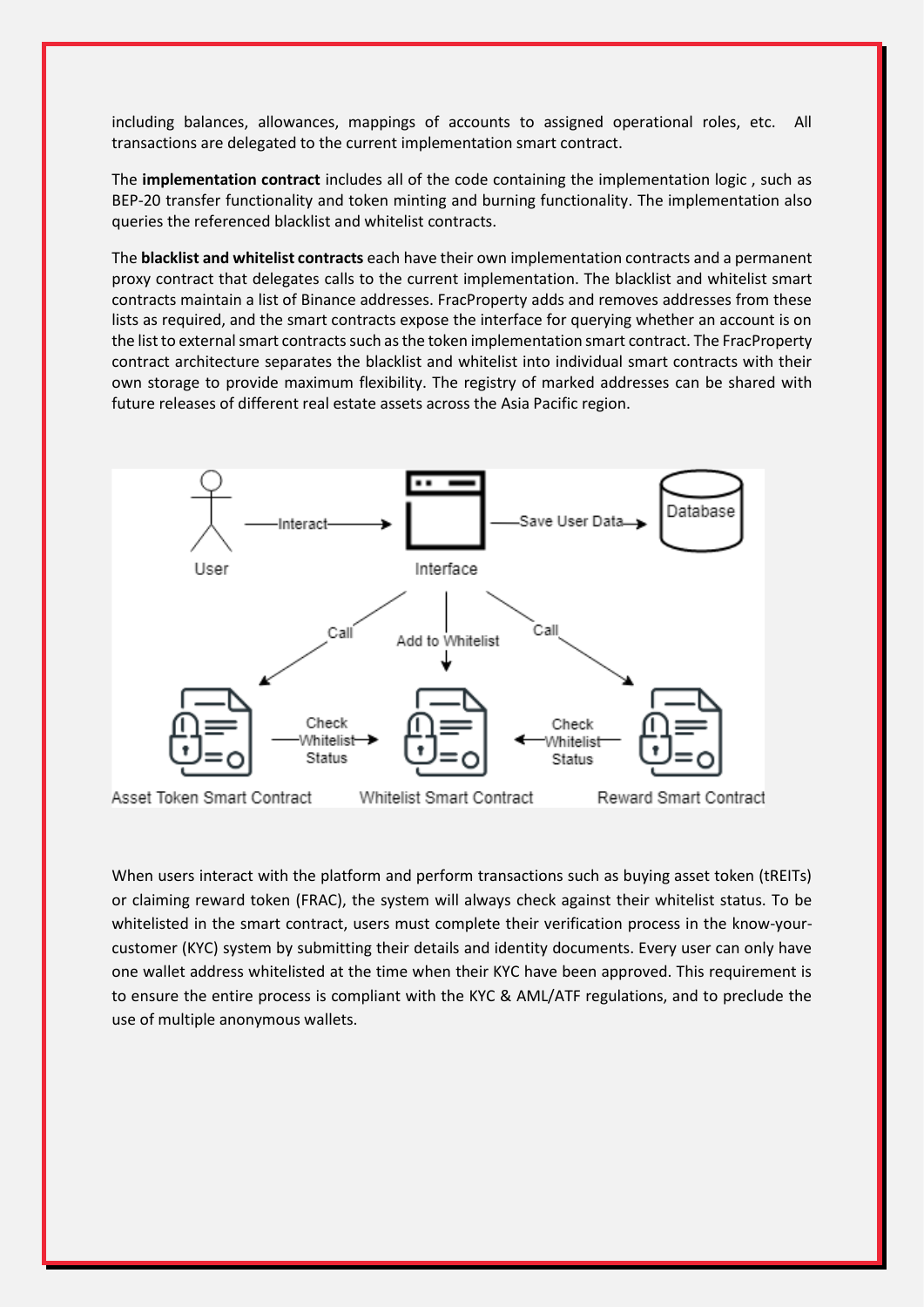#### **Blacklists and Whitelists Contract**

This contract is simply a storage contract to store a list of blacklist and whitelist of users' Binance addresses. When any transaction needs to be executed between users and the asset token contract, the token contract will call this contract's functions to check if the user's address is whitelisted. The whitelist is used to store user's addresses that have been approved on their KYC application. The blacklist is used to restrict smart contract functionality for addresses that have not fulfilled the necessary requirements of disclosure or have been requested by regulators or law enforcement agencies to be frozen. FracProperty holds the final rights to add and remove addresses from these lists.

#### **FRACPROPERTY Tokenized REIT Token Contracts (tREITs)**

FracProperty Tokenized REIT Contracts (tREITs) are smart contracts that represent the assets within the pool. These contracts will collectively represent all the asset, total supply of the tokens (depending on the valuation of the assets and how many pieces of fractions we divide the asset into), as well as basic functions of transferring token to other wallet addresses. Each time the users or investors interact with the smart contract, such as buying a token on the FracProperty platform, the application will call the functions from the contract. This process will send the token to the investor wallet address, and in return, will store the amount paid by the investor when all the pre-determined conditions are met.

## **SMART CONTRACT SECURITY**

**Secure Code**



The smart contract code has been developed using robust, battle-tested open source libraries such as OpenZeppelin and ZeppelinOS.10.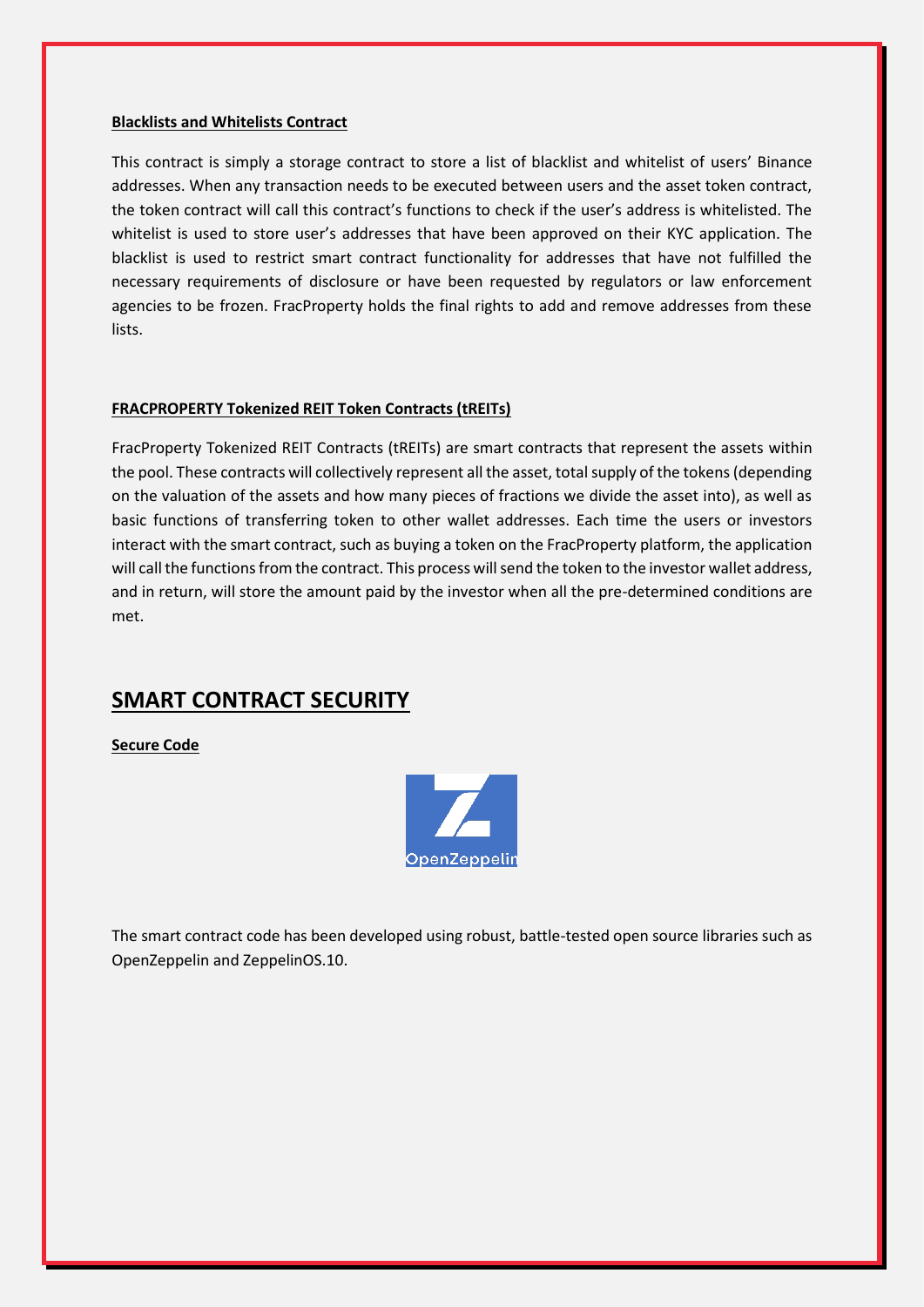#### **Smart Contract Audit**



Our smart contracts are audited by Certik– a pioneer in blockchain security, utilizing best-in-class AI technology to secure and monitor blockchain protocols and smart contracts. The report of this review can be found on FracProperty's website [\(www.fracproperty.com\)](http://www.fracproperty.com/) or Certik's website. See <https://www.certik.com/projects/frac-property>

#### **Smart Contract Key Management**

Functions on the smart contract can only be invoked by owners' addresses (keys) that have been assigned specific roles. Each key is owned and operated by a principal, which can be a human or a system process. In addition, we're using multi-signature keys to mitigate the key person risk. Multi-sig wallets are cryptocurrency wallets that require two or more private keys to sign and send a transaction. The storage method requires multiple cryptographic signatures (a private key's unique fingerprint) to access the wallet.

#### **Multiple Operatorship**

High-value transactions and high-risk operational actions such as limit increases require multiple operators (keys) to authorize the operation.

#### **Secure Key Storage**

Human operated keys are stored offline in tamper-resistant security tokens. System process operated keys are stored online in encrypted keystores, with system permissions that restrict the usage of the key to only specific processes.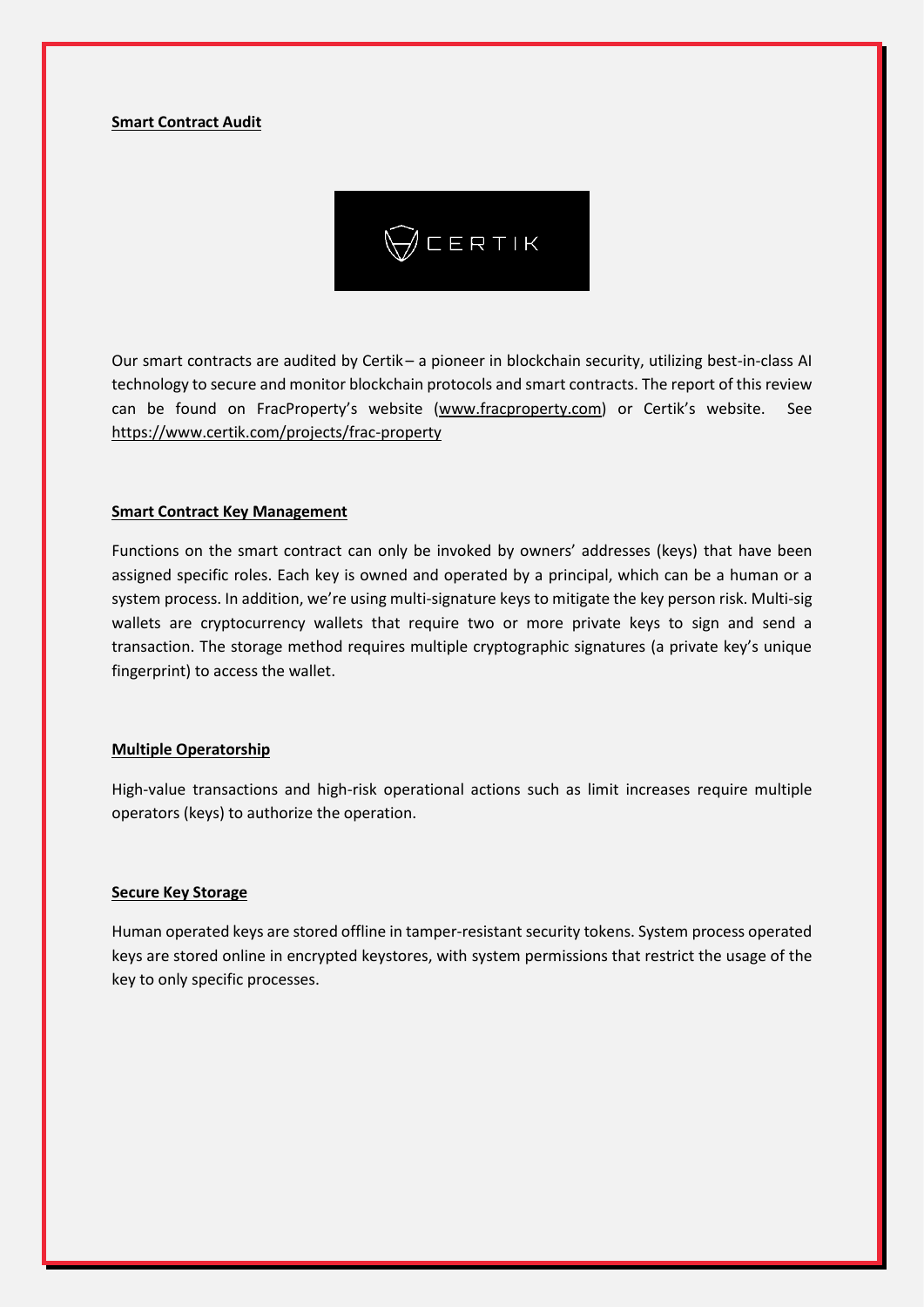## **ROADMAP**



## **ABOUT THE BUSINESS**

FracProperty operates Asia Pacific's pioneering fractional property marketplace which is designed to unlock real estate into liquid assets, opening up opportunities for investors to participate in high-yield, Below Market Value (BMV) properties ownership, via regulated asset-backed digital tokens. We are primed to deliver the #1 marketplace for digital asset-backed assets in the Asia Pacific region. Our platform is supported by a rigorous and robust infrastructure, best-in-class technology and the backing of an advanced and innovative regulatory framework in Australia.

FracProperty's platform is designed to answer the most problematic issues faced by Real Estate nvestors, which is the lack of access to high yield and investible properties. FracProperty's proprietary Artificial Intelligence (AI) platform analyses the regional property market for exceptional investment opportunities, beating the market with privileged insights of below market value properties in a way that human analysis will never match. The algorithm is the core Intellectual Property of FracProperty , developed by a team of in-house researchers headed by an Oxford-trained Data Scientist.

FracProperty's business model involves fractionalizing high yield properties in the region and offering the tokens on our platform. FracProperty will, if not administered internally, assign management of the operations of these assets to the respective owners or designated professional managers. Our operations are similar to a Real Estate Investment Trust (REIT), but our technological innovations give us the advantages of a secure blockchain platform. Asset-backed security tokens gives investors full control and flexibility in managing their real estate portfolios. It also unlocks potential liquidity and automatically enforces compliant transfers between buyers and sellers around the world.